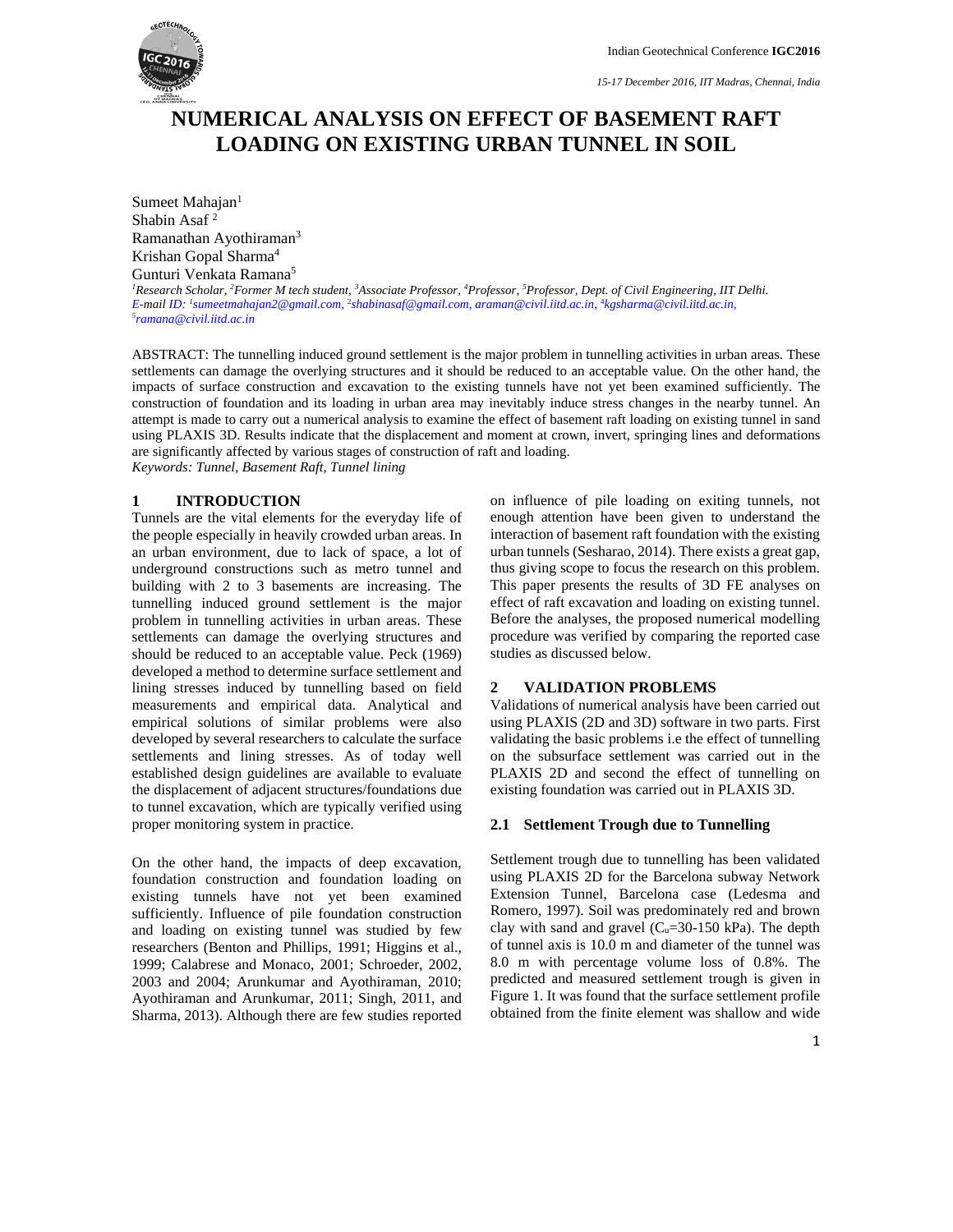compared to the measured data and the closed form analytical solution given by Loganathan and Poulos (1998) shown in Figure 1. Maximum settlement of the trough ranges from 21.4 mm to 25.6 mm, which are comparable.



Fig. 1.0 Predicted and observed settlement trough.

# **2.2 Foundation Movement due to Tunnelling**

Foundation movement due to tunnelling has been validated using PLAXIS-3D for the construction of a tunnel for the Angel Underground Station in London (Chen et al. 1999). The tunnel was driven between pile foundations supporting a seven-story building with a two-story basement, the tunnel axis line being approximately 5.7 m from the centerline of the nearest piles. The tunnel was excavated using hand tools in two stages, the first a pilot tunnel of 4.5 m diameter and the second an enlargement of 8.25 m diameter. Measured ground loss ratios were approximately 1.5% for the pilot tunnel and 0.5% for the tunnel enlargement. The piles were driven through 28 m London clay. The total lateral deflection predicted by the FE model is compared with the lateral deflection predicted by Chen et al. (1999) and measured value as shown in Figure 2. Figure 2 shows an acceptable comparison.



Fig. 3.0 Measured and predicted pile lateral deflection

# **3 RAFT LOADING ON EXISTING TUNNEL: MODELLING**

# **3.1 Soil**

The soil was modelled using 10-noded tetrahedral elements in 3 D analysis. The size of the soil model was taken 200 m  $\times$  100 m and 60 m depth. Bottom of the model was treated as fixed boundary conditions and sides of the model were assigned with roller supports. The elasto-plastic behaviour of the soil was modelled using the Mohr-Coulomb model. Medium mesh density is used for the soil, but close to tunnel, fineness of mesh is increased. Figure 3 shows the details of a typical FE mesh. The input properties of soil used in the analysis are presented in Table 1.



Fig. 4: Typical FE mesh (a) meshed ground (b) meshed lining and raft-retaining wall

| Material     | <b>Property</b>                  | <b>Value</b> |
|--------------|----------------------------------|--------------|
| Yamuna sand  | Unit weight (kN/m <sup>3</sup> ) | 15           |
|              | Young's modulus (kPa)            | 25000        |
|              | Poisson's ratio                  | 0.3          |
|              | Friction angle $(°)$             | 37.5         |
|              | Cohesion (kPa)                   | 0.5          |
| Tunnel Liner | Unit weight $(kN/m^3)$           | 25           |
|              | Young's Modulus (GPa)            | 23.48        |
|              | Poisson's ratio                  | 0.2          |
| Raft and     | Unit weight $(kN/m^3)$           | 25           |
| Retaining    | Young's Modulus (GPa)            | 29.5         |
| Wall         | Poisson's ratio                  | 0.2          |

Table 1: Input Properties used in FE Analysis

#### **3.2 Tunnel**

A prototype dimension of tunnel constructed by Delhi Metro Rail Corporation (DMRC) was considered. The inner and outer diameter of running tunnels for Qutab Minar Line and airport metro line adopted by DMRC are 5.6 and 6.35 m (Hsiung et al. 2010). In the present study, prototype tunnel diameter of 6.0 m is considered for modelling. Thickness of the tunnel lining was considered 0.28 m thick. Tunnel is modeled as 6 noded triangular plate elements having elastic behaviour. The input properties of elastic tunnel lining considered in the model are presented in Table 1. It is assumed that tunnel liner is installed immediately after excavation of each stage and simulating the volume loss of 1.0 %.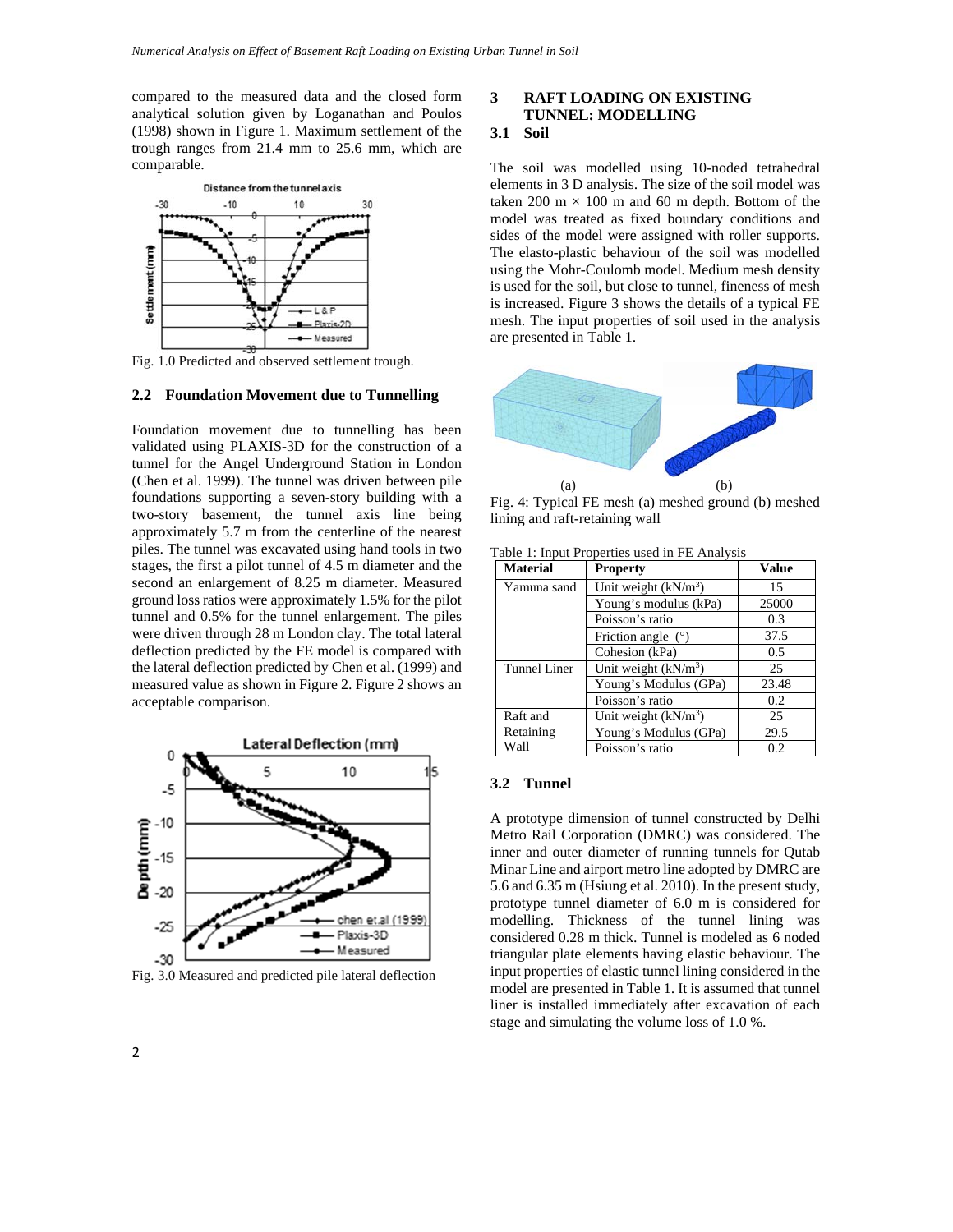*15-17 December 2016, IIT Madras, Chennai, India*

#### **3.3 Basement Raft-Retaining Wall**

The basement raft (thickness 0.6 m) and retaining wall (thickness 0.5 m) are assumed to behave as elastic material. After excavation of the tunnel, raft excavation (16 m x 16 m) upto  $3<sup>rd</sup>$  basement was carried out at a clear distance of 0.5 *D* from the face of the tunnel. Then, basement raft and retaining wall were installed simultaneously. The properties of basement raft and retaining wall is assumed as per the values given in Table 1.

# **3.4 Construction Stages**

In PLAXIS -3D model, construction stages were defined in such a way that the stages are simulated as per the field conditions. Based on the problem statement seven stages of construction are created. The load increment on the raft is considered as  $10kN/m^2$  for each floor.

# **4 DISCUSSION OF RESULTS**

The results predicted by the FE analysis are presented and discussed herein.

Figures 5 and 6 shows the displacement contours of the whole model at the central cross-section corresponding to the final stage, '3B+20F', as well as tunnel alone respectively.



Fig. 5: Predicted displacement contour of complete FE mesh



Fig. 6: Predicted displacement contour of tunnel lining.

It is observed from Figures. 5 and 6 that the maximum displacement occurs near to the shoulder position of the tunnel due to raft excavation. When further load due to floors is applied, displacement reduces towards zero, subsequently increases further in the opposite direction with an increase of floor loads.

Figure 7 shows the typical variation of vertical displacement at crown and left springing along the length of tunnel. In this figure, the displacement were interpreted along the crown of tunnel at different lengths with reference to centre line of the raft (Y-coordinate  $= 50$  m), which is normalized to the diameter of tunnel (*Y*/*D*). Results are obtained for different stages of the analysis as shown Figure 7.



(a)